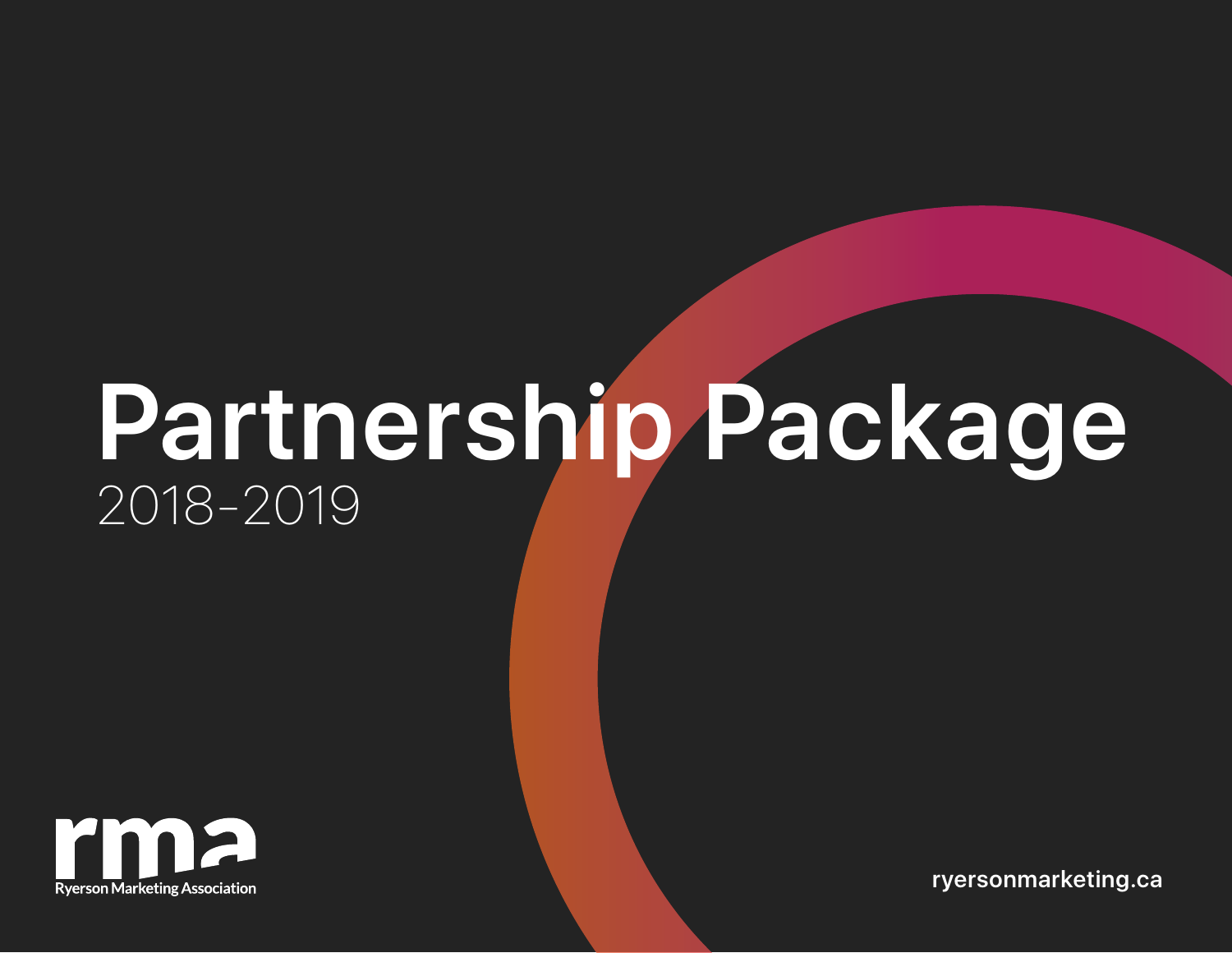# **Contents**

- Table of Contents
- A Letter From Us
- About Us
- Outreach & Analytics
- Incoming Events
- Past Partners
- Partnership Opportunities
- Conference Partnership
- 10 Contact Us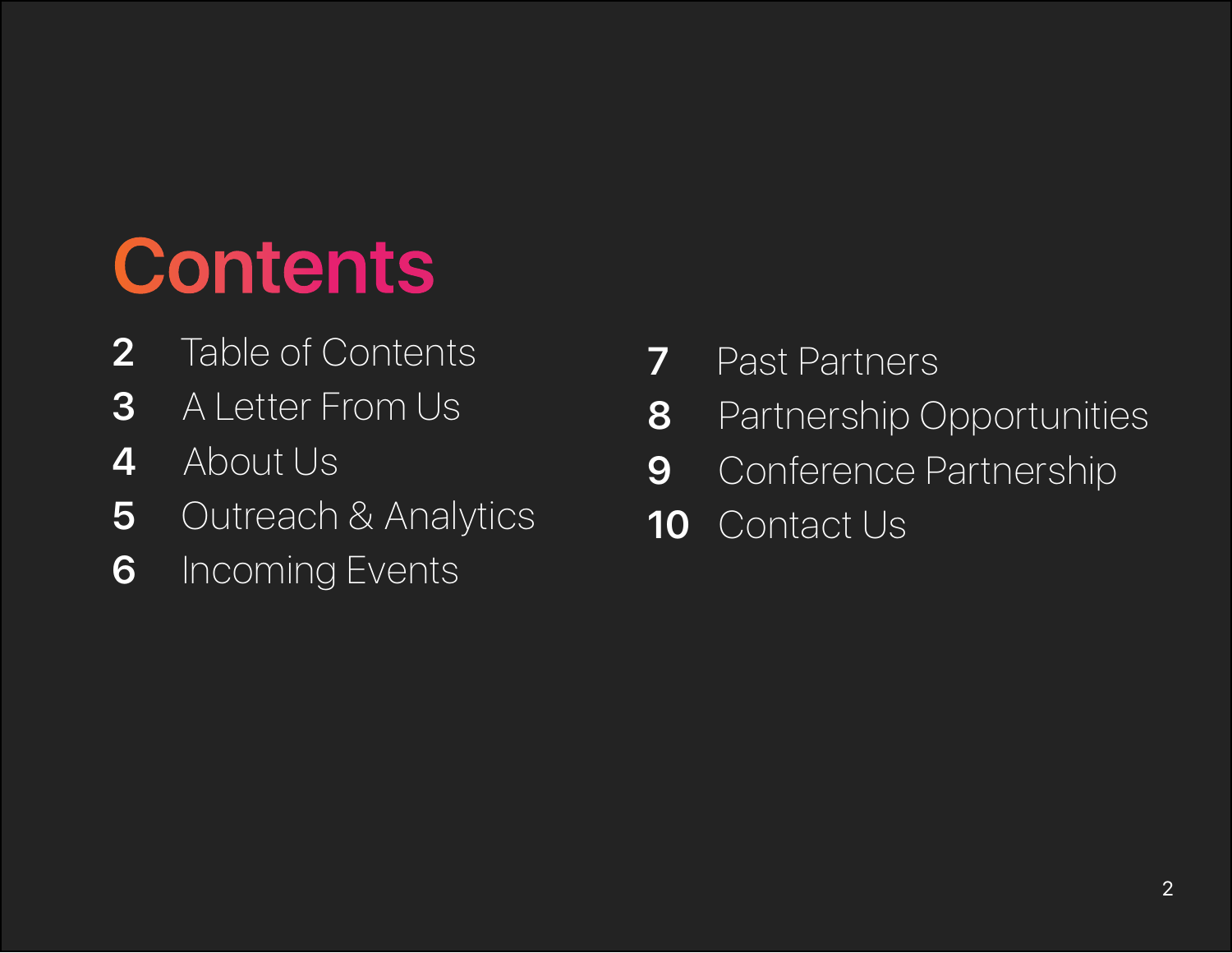### **From RMA,**

The RMA is an association that represents a portion of the student body at Ryerson with a professional, academic and personal interest in the world of marketing. We pride ourselves on being the course union that represents the largest major at Ryerson University and meeting the challenges that come with that title.

We have been continuously striving to make impactful differences in the lives of as many students as we can for the past 10 years by presenting them with opportunities that can propel their careers and academic experiences forward.

Our main goal this year is to host events and build partnerships with organizations like yours to bring value to our students. We hope you will help us along our path to achieving our goal and partner with us so we can make a lasting impact on students.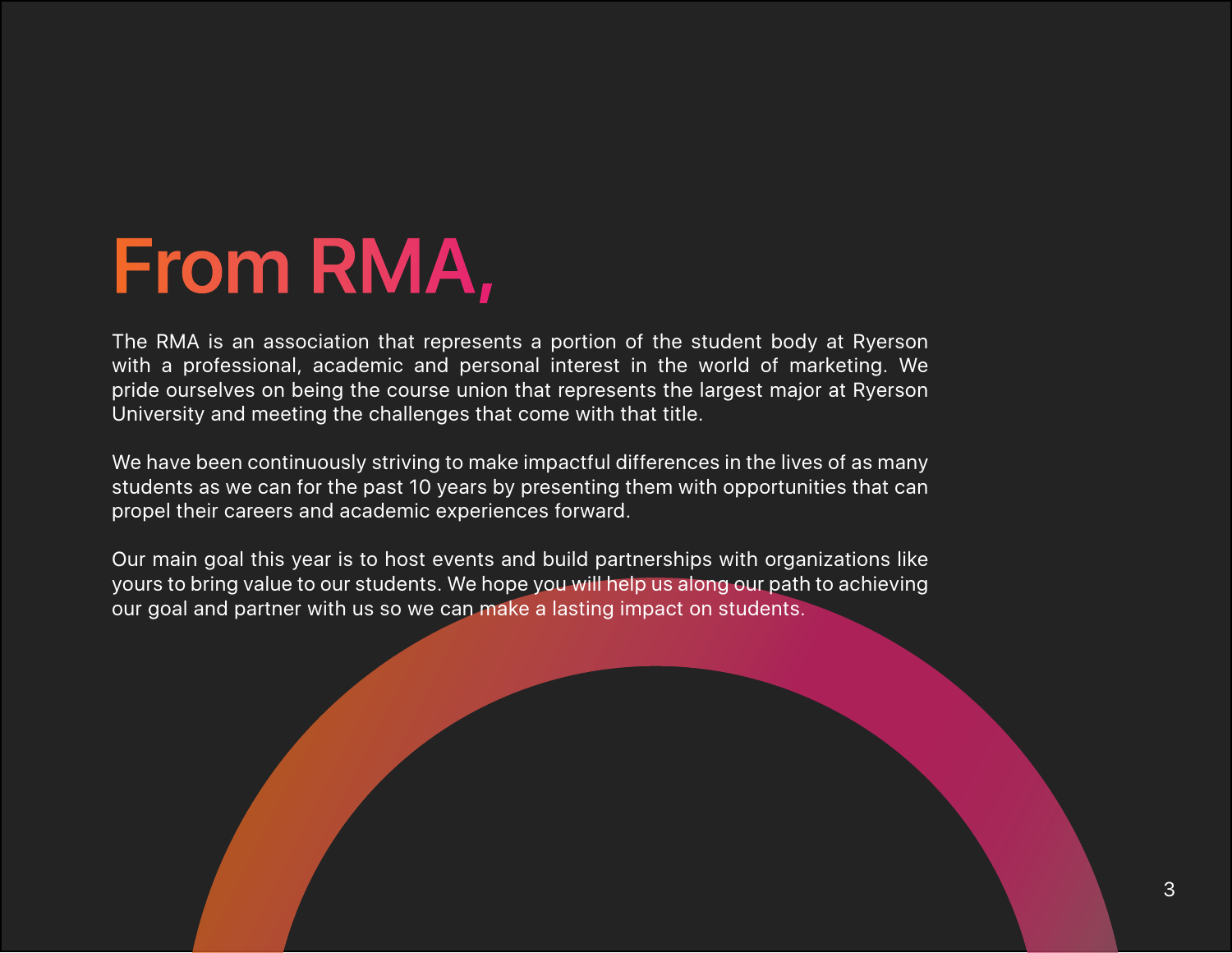### **About Us**

The Ryerson Marketing Association (RMA) is a student-run organization within the Ted Rogers School of Management dedicated to serving the interest of marketing majors and minors across campus and beyond.

With over 15 events per year and a digital audience of over 3,500 people, the Ryerson Marketing Association is one of the fastest growing student groups within the Ted Rogers School of Management and now serves over 850 unique marketing students through events, partnerships, and development opportunities.

#### **MISSION**

Our mission is to broaden the understanding of marketing among the Ryerson student body.

### **VISION**

Provide students with opportunities to network with professionals and gain meaningful experiences within the industry.

### **OBJECTIVE**

Host educational events and competitions, such as interactive workshops, speaker panels, and networking sessions.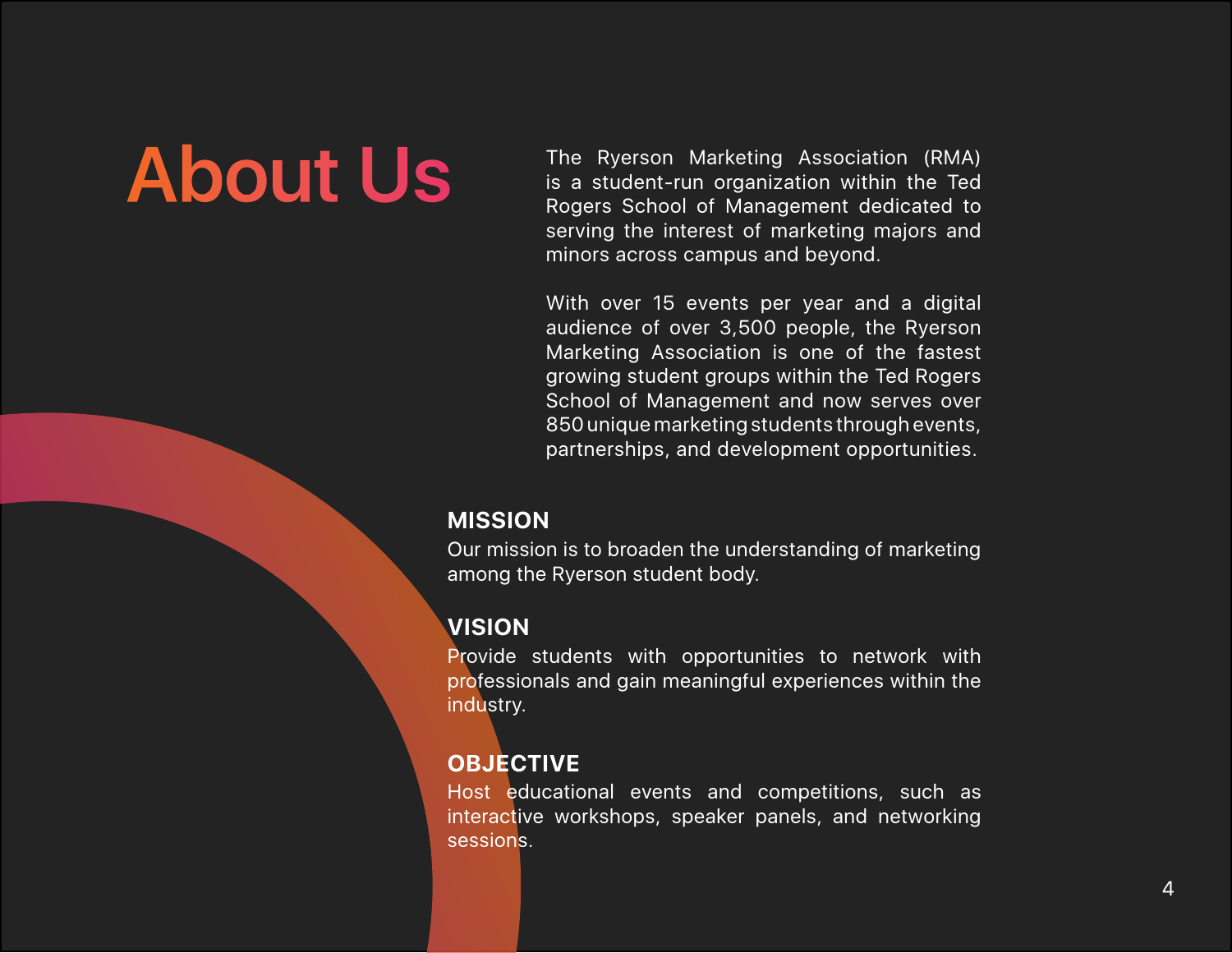





1440+ Subscribers

2200+ Likes



2350+ **Followers** 



700+ **Followers** 



### 11,000+

### average monthly impressions

7% increase in followers on average.

### 40,000+ total impressions

600 average impressions per post.



10,000+ average post engagements 25% increase in followers since last year.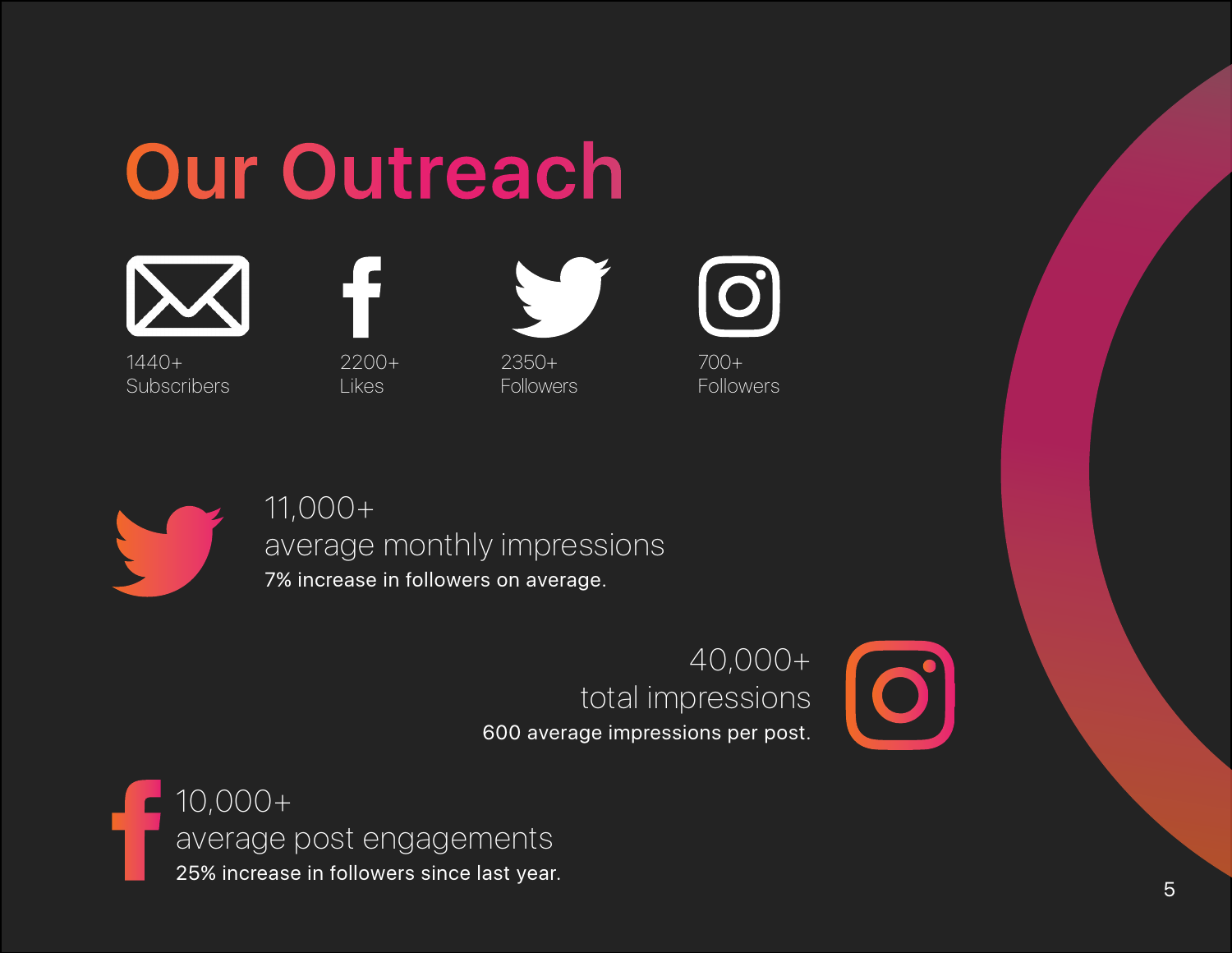## **Incoming Events**



February 2019

6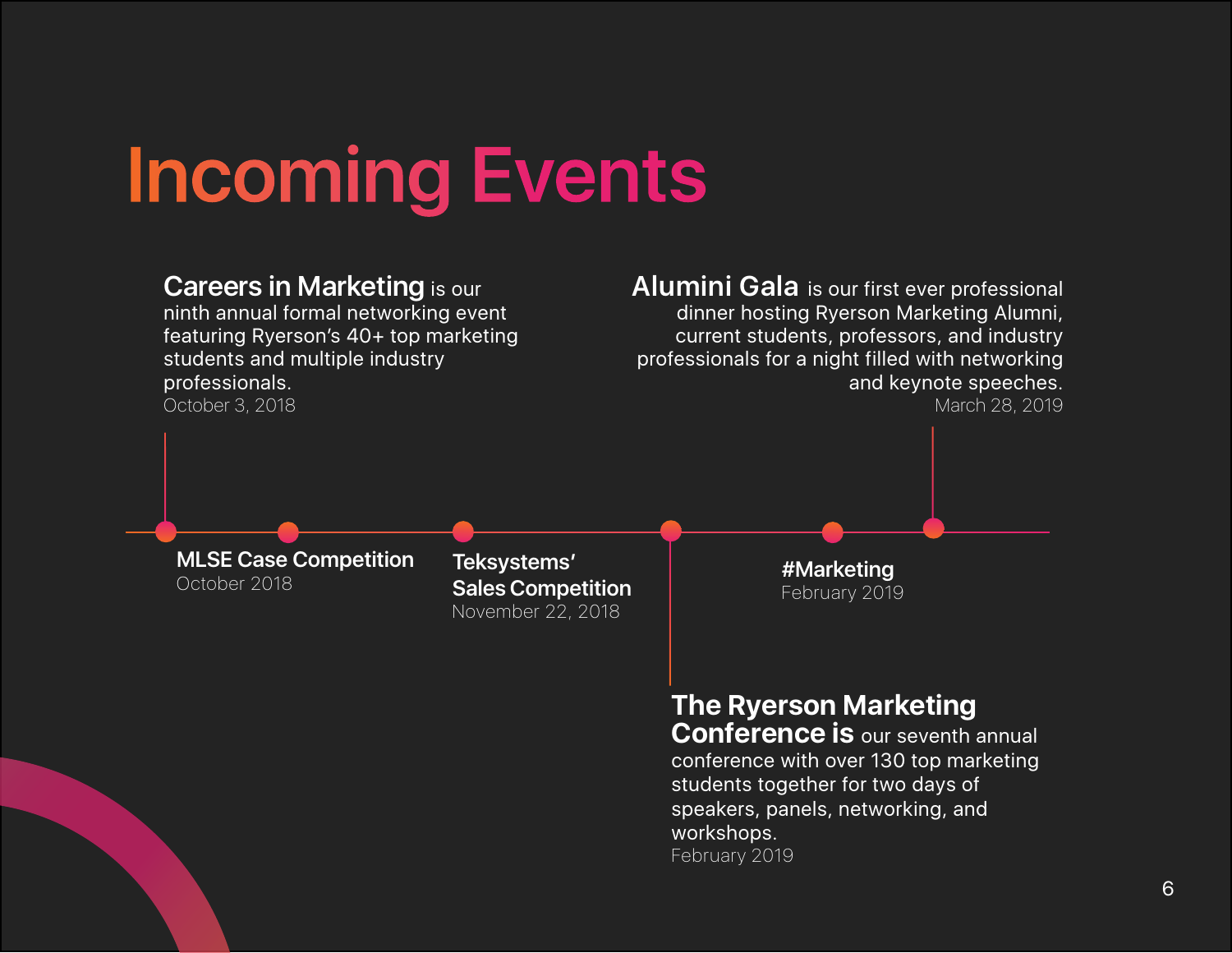

community and expand your reach to the top talent at the Ted Rogers School of Management. Here are some of the companies that helped us Engage, Inspire, and Excite the World.

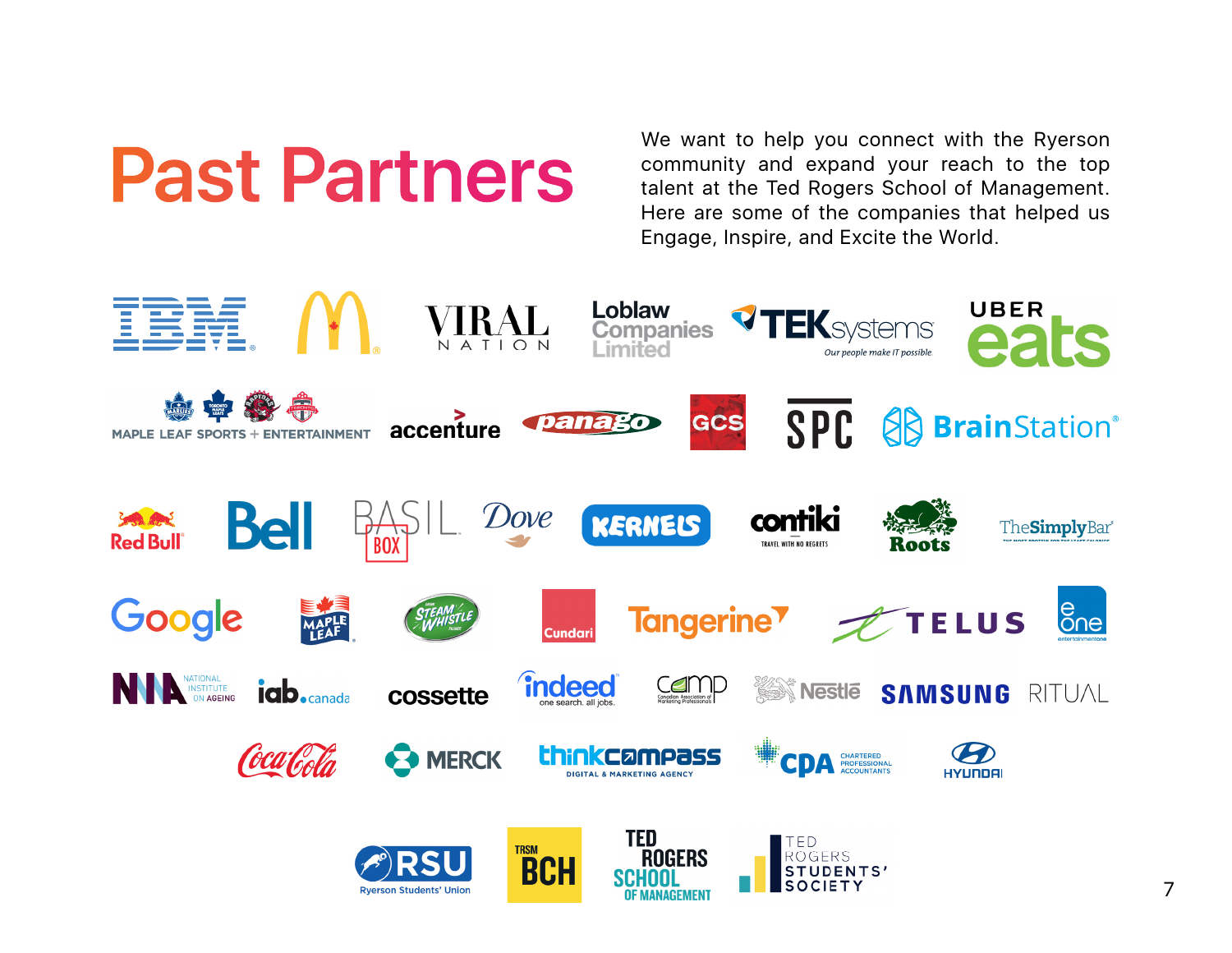# **Partnership Opportunities**

You can engage, inspire, and excite the world in partnership with us!

This partnership package offers the opportunity to be an event sponsor for one of our big three events and a platinum sponsor for the **Ryerson Marketing Conference**.

|                                                        | General<br>\$3500                          | Alumni Gala<br>\$2000 | <b>Careers in Marketing</b><br>\$1500 | #Marketing<br>\$1000 |
|--------------------------------------------------------|--------------------------------------------|-----------------------|---------------------------------------|----------------------|
| Platinum Sponsor for RMC (See Page 9 for full details) |                                            |                       |                                       |                      |
| Email Blast (Placed in Monthly Newsletter)             | ◀                                          | ◢                     |                                       |                      |
| Dedicated Social Media Post of Your Choice             |                                            |                       |                                       |                      |
| In-Event Portion Sponsor                               | Choose 1 (Alumni Gala,<br>CIM, #Marketing) |                       |                                       |                      |
| <b>Access to Student Resumes</b>                       |                                            |                       |                                       |                      |
| Access to Delegate Email List                          |                                            |                       |                                       |                      |
| In-event Banners                                       |                                            |                       |                                       |                      |
| <b>Brand Mentions</b>                                  |                                            |                       |                                       |                      |
| Social Media Promotion Before and During               |                                            |                       |                                       |                      |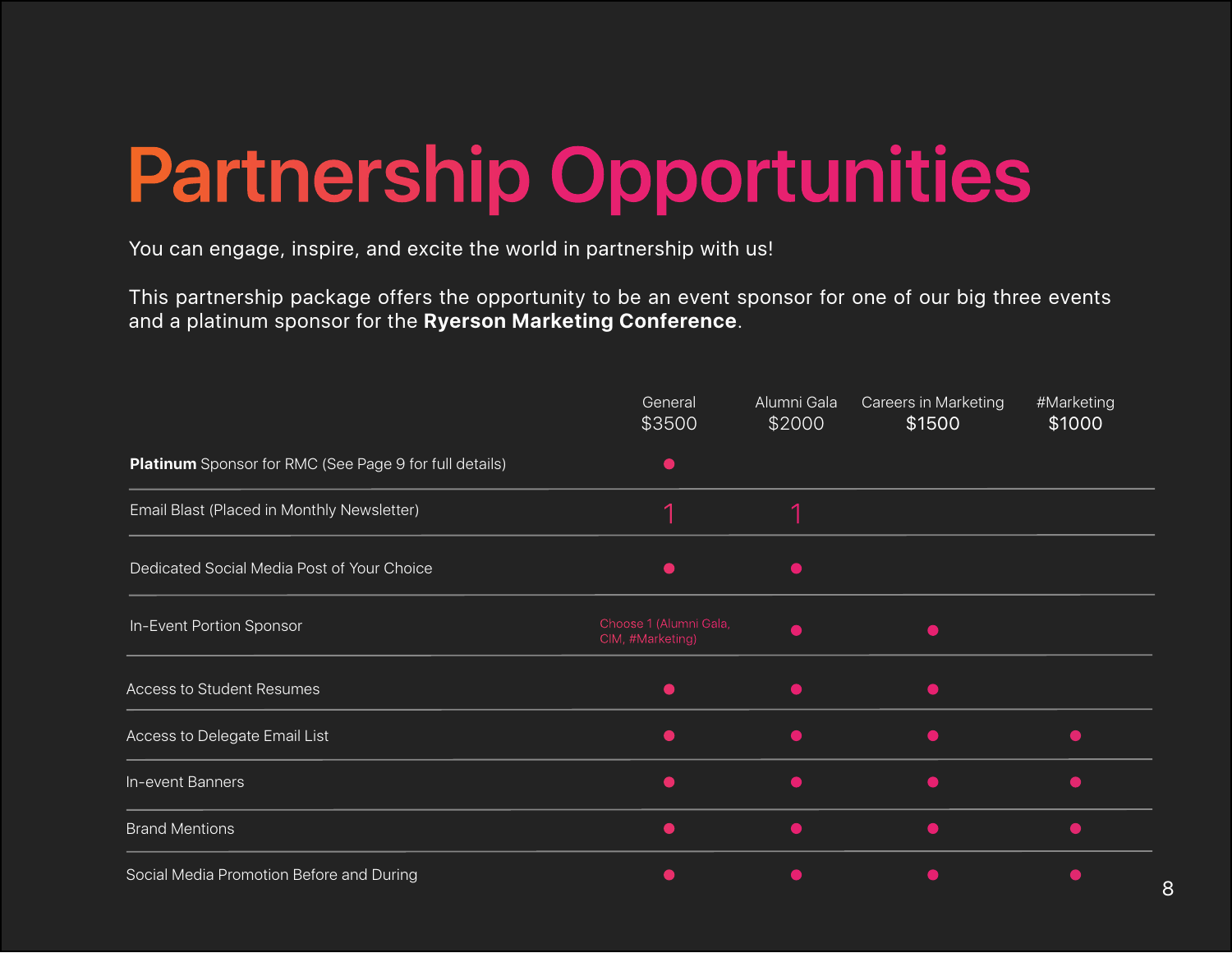### **Conference Partnership**

Become a partner with Ryerson's University most anticipated conference of the year. With over 130 internal and external delegates, the conference features 2 days filled with immersive and educational experience that is centered around the changing world of marketing.

|                                                                         | Platinum<br>\$2500             | Gold<br>\$2000                 | Silver<br>\$1000 | In-Kind |
|-------------------------------------------------------------------------|--------------------------------|--------------------------------|------------------|---------|
| Optional Speaker/Workshop Opportunity                                   | $\blacksquare$                 |                                |                  |         |
| Speaking engagement during opening<br>remarks/before dinner(15 minutes) |                                |                                |                  |         |
| In-Event Portion Title                                                  | Choose 1 from<br><b>Bank A</b> | Choose 1 from<br><b>Bank B</b> |                  |         |
| Email Blast (Placed in Monthly Newsletter)                              | 3                              | 1                              |                  |         |
| <b>Access to Student Resumes</b>                                        |                                |                                |                  |         |
| Access to Delegate Email List                                           |                                |                                |                  |         |
| Ad in RMC Delegate Package (Page size)                                  | Large                          | <b>Medium</b>                  | Small            |         |
| In-Event Rolling Slide Deck (Duration)                                  | Long                           | <b>Medium</b>                  | <b>Short</b>     |         |
| In-Event Banners                                                        |                                |                                |                  |         |
| Marketing Material in Delegate Bag                                      |                                |                                |                  |         |
| <b>Brand Mentions</b>                                                   |                                |                                |                  |         |
| Social Media Promotion                                                  |                                |                                |                  |         |

#### **BANK A**

- **Networking Lunch**
- Cocktail Reception
- Case Competition
- Gala Dinner

#### **BANK B**

- Case Competition
- Coctail Reception
- Networking Lunch